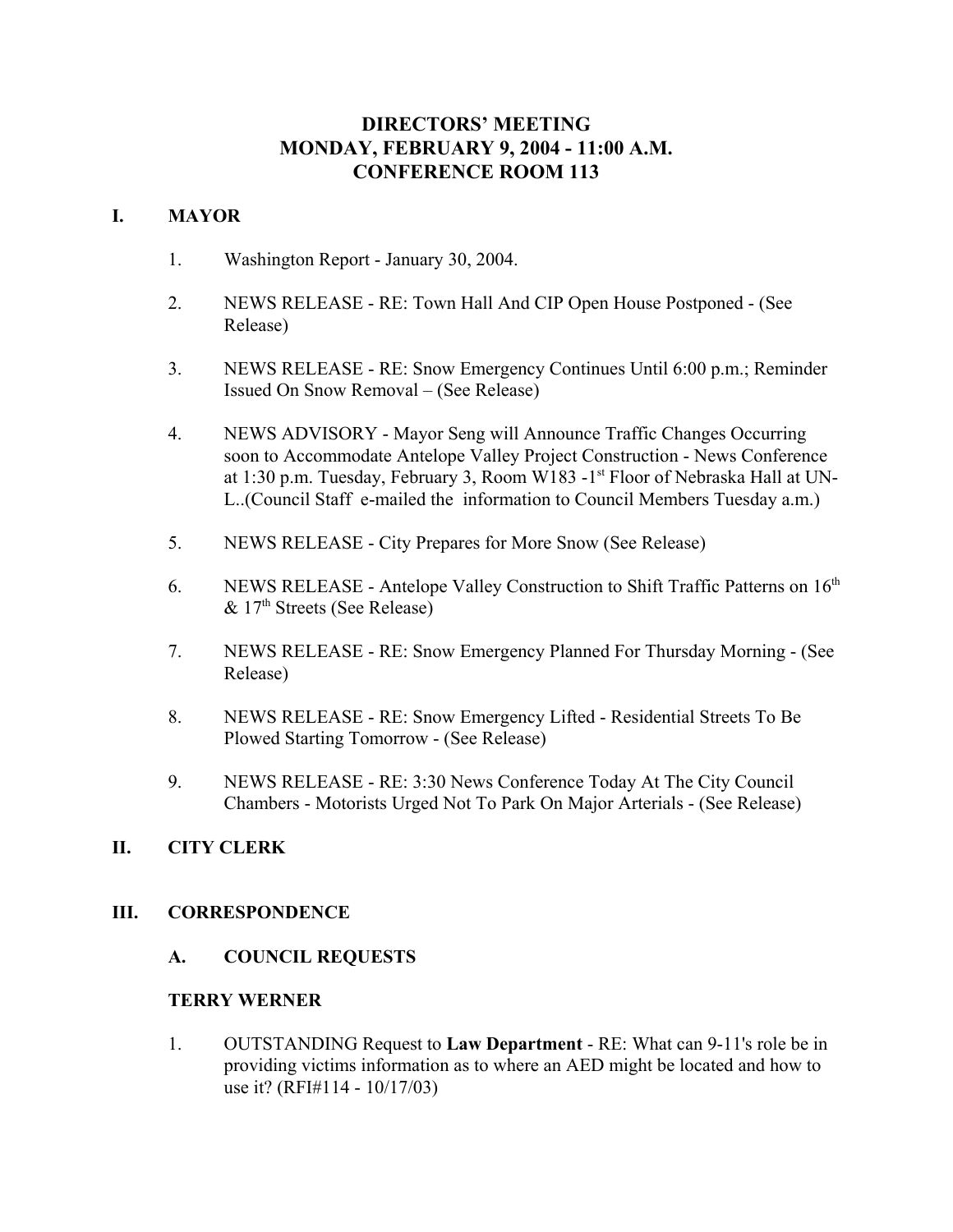- 2. OUTSTANDING Request to **Jack Moors, City Lobbyist** RE: Support a requirement to have vendors of AEDs included in the registry (RFI#115 - 10/17/03)
- 3. RFI #123 Request to **Chief Spadt of the Fire Department** Questions RE: IAFF Staffing Rules For Safe Operation of Fire Engines (RFI #123 - Sent 02/03/04)

# **B. DIRECTORS AND DEPARTMENT HEADS**

# **HEALTH DEPARTMENT**

1. NEWS RELEASE - RE: Lincoln-Lancaster County Environmental Awards Seeking Nominations - (See Release)

# **PLANNING**

- 1. Letter from Tom Cajka to Lyle Loth, ESP RE: Dolezal 1<sup>st</sup> Addition Final Plat #00013. - (See Letter)
- 2. Letter from Tom Cajka to Michael Johnson, Olsson Associates RE: Wilderness Ridge  $10<sup>th</sup>$  Addition Final Plat #03070. - (See Letter)

# **PUBLIC WORKS & UTILITIES DEPARTMENT**

1. Response Letter from Roger Figard to Gary Bollinger, Union College - RE: Discussing changes to  $48<sup>th</sup>$  Street during the upcoming rehabilitation project. – (See Letter)

# **URBAN DEVELOPMENT - Real Estate Division**

1. Memo from Clint Thomas RE: Vacation of Whitewater Lane adjacent to Lots 26- 28, Stone Bridge Creek - 2nd Addition

# **C. MISCELLANEOUS**

1. 3 – E-Mail's from Joseph W. Cherner - RE: Maryland to Hold Hearing on Smoke-free Workplace Bill; Burlington (VT) to Vote on Smoke-free Workplaces; and Burlington (VT) Votes 12-0 to Go Smoke-free - (See E-Mail's)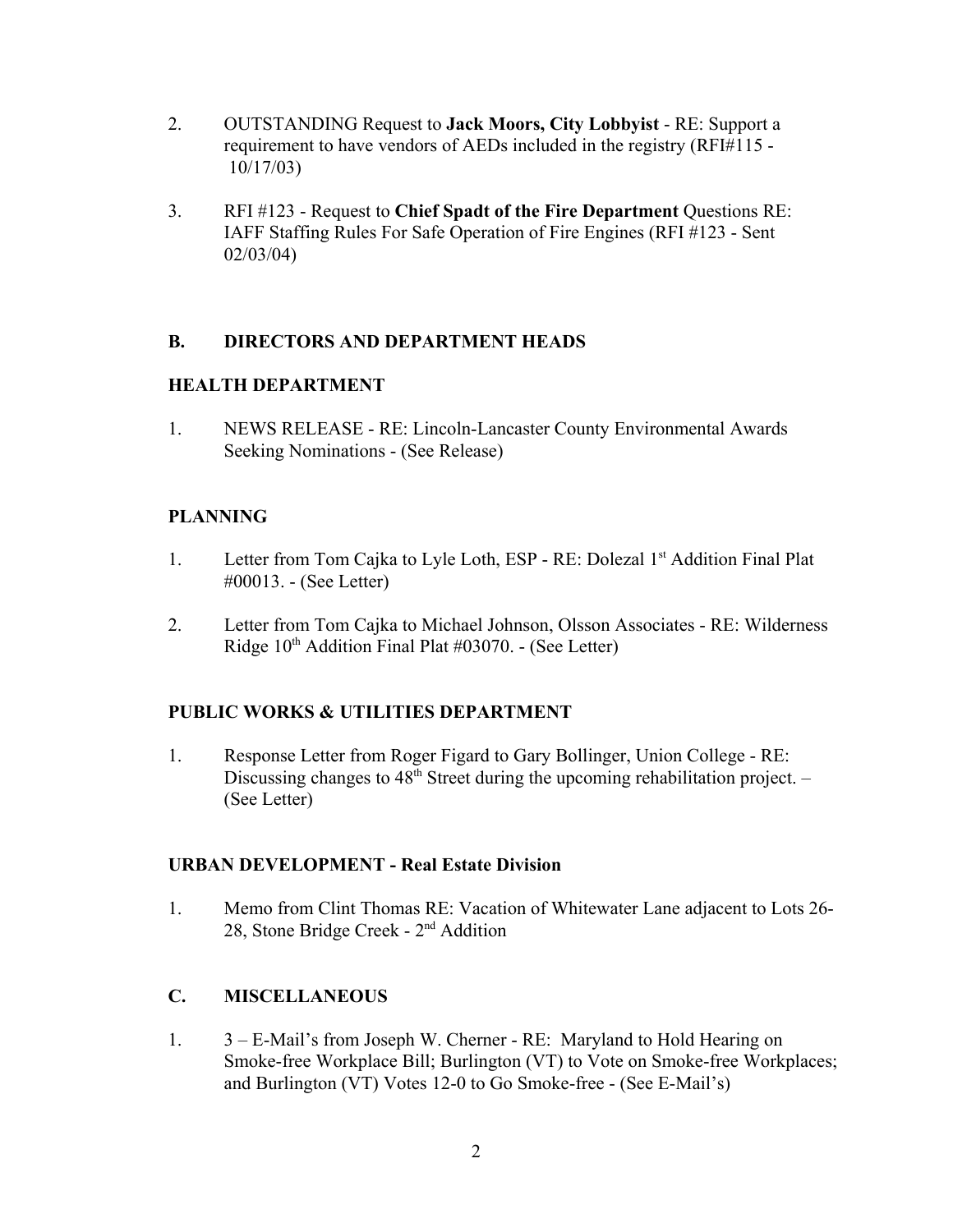- 2. Report from St. Elizabeth Regional Medical Center RE: St. Elizabeth's contributions to the health and welfare of our community over the past year. (Council Members received their copies in the 02-05-04 Packet - Copy on File in Council Office**)**
- 3. E-Mail from Jim Shuey RE: Snow Removal? (See E-Mail)
- 4. E-Mail from Jayne Sebby RE: Today's City Council Agenda Item No. 04R-18 (See E-Mail)
- 5. E-Mail from Starlet Borecky RE: Snow Removal (See E-Mail)

# **IV. DIRECTORS**

# **V. CITY COUNCIL MEMBERS**

# **VI. ADJOURNMENT**

da020904/tjg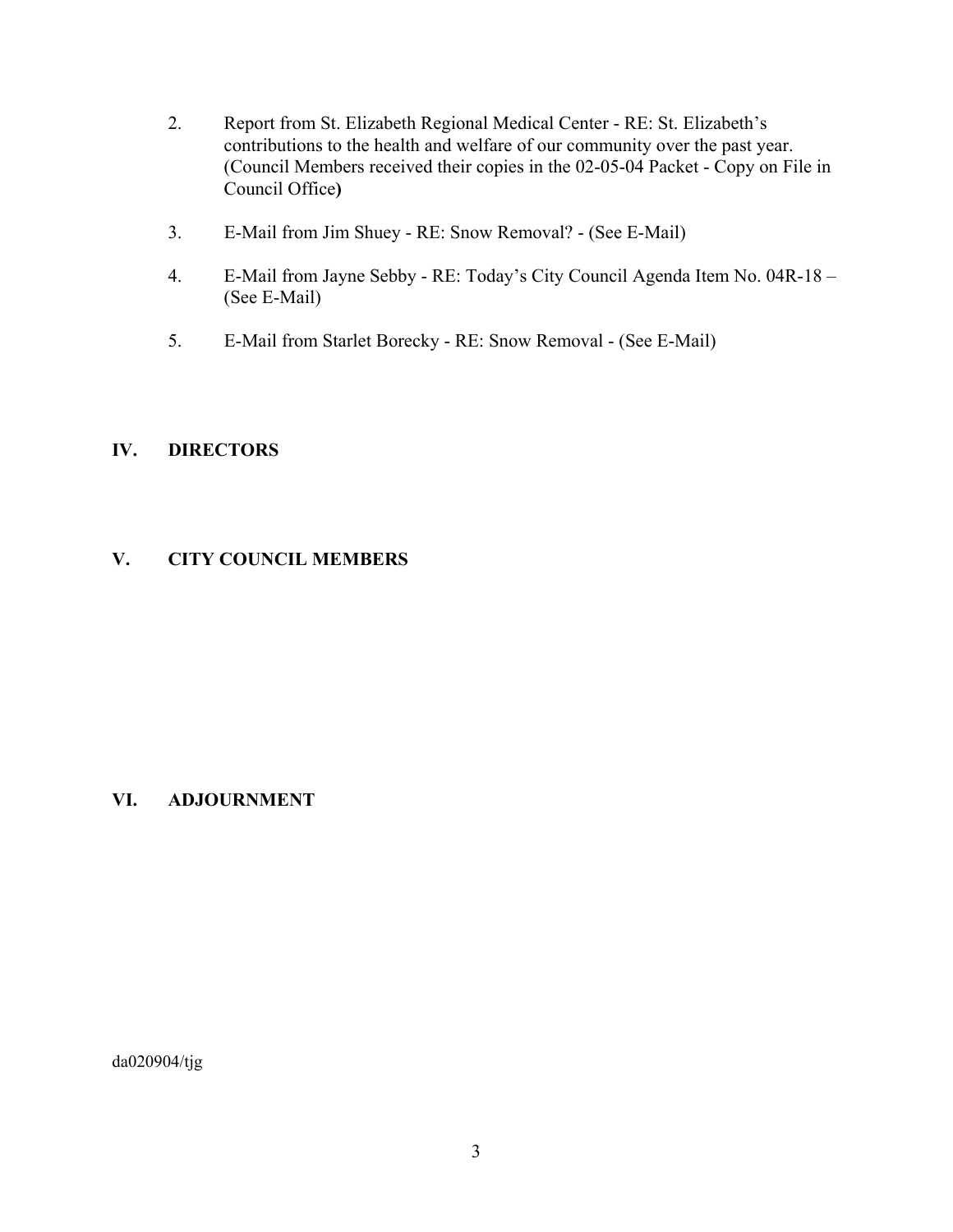# **DIRECTORS' MEETING MINUTES MONDAY, FEBRUARY 9, 2004 CONFERENCE ROOM 113**

**Council Members Present:** Jon Camp, Chair; Jonathan Cook, Ken Svoboda, Patte Newman, Annette McRoy.

**Council Member Absent:** Glenn Friendt, Terry Werner, Vice-Chair

**Others Present:** Mayor Coleen Seng, Mark Bowen, Ann Harrell, Corrie Kielty, Lin Quenzer, Darl Naumann, Mayor's Office; City Clerk, Joan Ross; Dana Roper, City Attorney; Directors and Department Heads; Darrell Podany, Aide to Council Members Camp, Friendt, & Svoboda; Tammy Grammer, City Council Staff and Nate Jenkins, Lincoln Journal Star Representative.

Mr. Camp stated that he thinks Annette [McRoy] is coming and just for their information Glenn Friendt's father died yesterday, so he's not going to be here today and he believes Terry [Werner] is not going to be here today, so they're two short on their end.

# **I. MAYOR**

Mayor Coleen Seng stated to Mr. Camp that she just wants to tell him 'thank you' for whatever you needed to do last week while she was gone, she was at a Design Conference. Mayor Seng stated to Council that it was a very good experience, didn't quite get their questions answered and those of them that are really not interested in planning would have loved it and they would have enjoyed all the conversation.

 Mayor Coleen Seng stated to Council that she wanted to tell them not only did Glenn's father die, Scott Holmes's father died and Jerry Finnegan's father died. Mayor Seng commented to Council those are people that they know, so she thought they might be interested.

Mayor Coleen Seng stated to Council that she wanted them to know that Dallas McGee and Darl Naumann won 1<sup>st</sup> place at the 'Chocolate Lovers' event the other evening. Mayor Seng stated to Council that they had chocolate moose... Mr. Camp commented and wore pajamas.. and she stated in their pajamas, so this was quite an event.

Mayor Coleen Seng stated to Council that yesterday, she was at the Great Plains Trails Network and they were 17 years old. Mayor Seng stated that it was kind of hard to believe that they have been in business for 17 years and they have a lot to 'thank' them for their trails in this community. Mayor Seng stated to Council that the City has put a lot of time and money into it, but that's been on a volunteer base now.

Mayor Coleen Seng stated to Council that she wanted to remind everybody about the Abe Lincoln Birthday Celebration, which is next Sunday [February 15<sup>th</sup>] and she suspects that Diane [Gonzolas] may want to say something about it. Diane Gonzolas stated to Council that she thinks they all got invitations to the reception afterwards as well as a flyer that talks about all of the activities. Ms. Gonzolas stated to Council that the President and Mrs. Lincoln are flying in from different destinations, so they're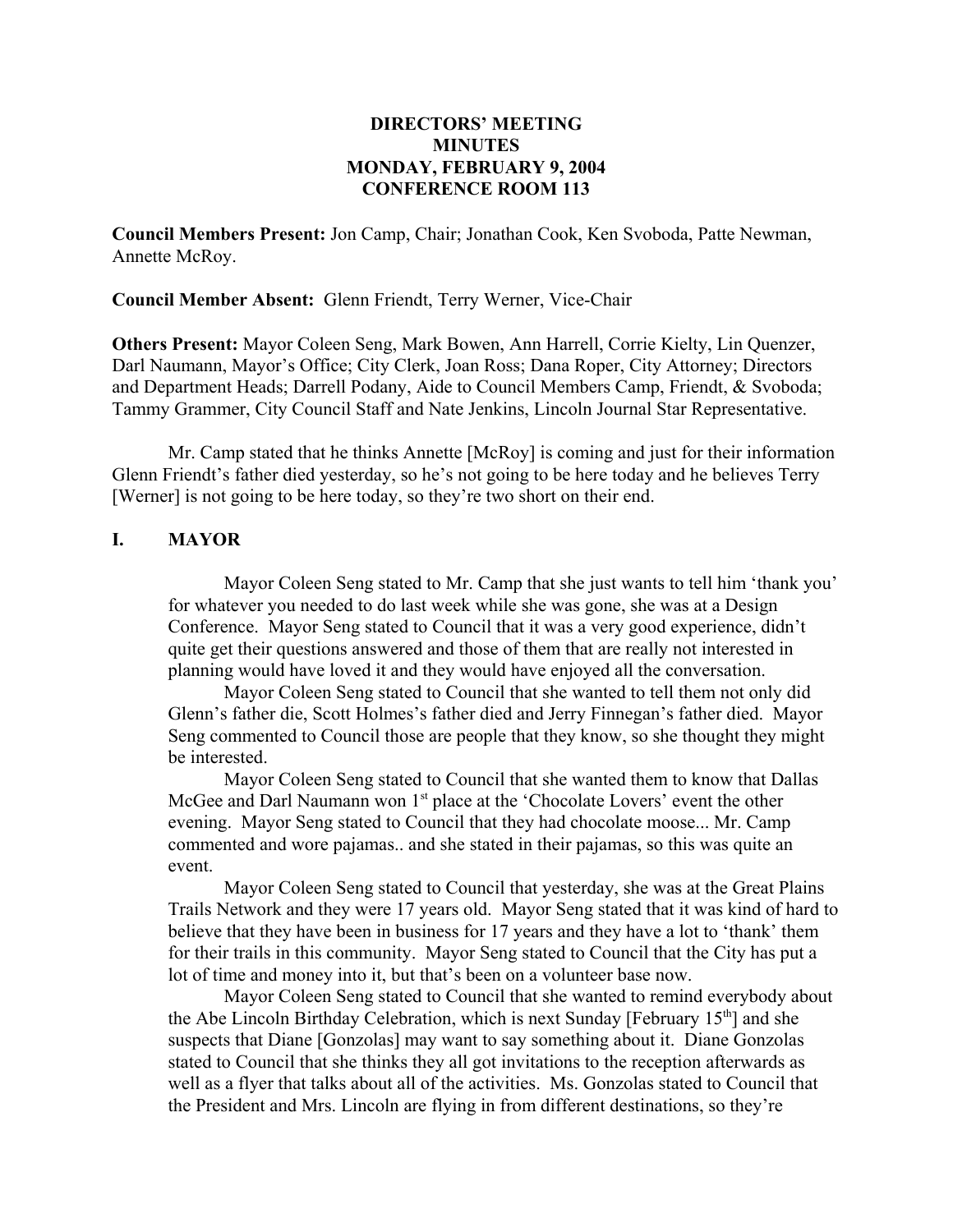keeping their fingers crossed. Ms. Gonzolas stated to Council the event is from Noon to 6:00 p.m. at North Star High School and the reception afterwards is from 6:00 p.m. to 7:30 p.m. at Beacon Hills. Ms. Gonzolas indicated to Council that they sent out the invitations. Mr. Camp commented to Ms. Gonzolas was there an actual invitation, he saw it on their 'Attendance Sheet', but he must have missed the invitation. Ms. Gonzolas stated to Mr. Camp 'yes' each of them got a letter. Tammy Grammer stated to Mr. Camp that they will get their invitations at noon on their "Noon" Addendum. Mr. Camp stated to Ms. Grammer okay.

Mayor Coleen Seng commented that she wondered if Allan [Abbott] wants to talk about snow our greatest word of the week around here. Mayor Seng stated to Council that she also wants them to know that she is going over after she does the 'Award Of Excellence' to the Snow Center for a while because she wants to express some appreciation to those staff.

Allan Abbott commented to Council that this snow really has become a four letter word as far as he's concerned in the last few weeks. Mr. Abbott stated to Council that he thinks they've got all the residential areas in really good shape, if they haven't, he's sure that he will hear, but he thinks that they've got the residential areas in pretty good shape. Mr. Abbott stated to Council that today they are going to be using the snow budget for something they haven't used before in the past and that's the clearing of some sidewalks in areas where the sidewalks have been to close and its so heavy that they can't expect an individual to get out and do it. Mr. Abbott stated to Council that they are starting on  $27<sup>th</sup>$ Street from Superior to Fletcher; Superior to  $14<sup>th</sup>$  to  $27<sup>th</sup>$  Street; South Coddington from West Jean to West A Street; Pine Lake from  $40<sup>th</sup>$  to Scott Middle School and  $27<sup>th</sup>$  from Old Cheney to Pine Lake Road. Mr. Abbott commented to Council that now, he knows by doing this they are going to say they've treated some people better than others and so if they've got some really bad places that they need to do let him know and they'll get out there, they'll put it on the list. Mr. Abbott stated to Council that this is an unusual snow plow, but they need to do it. Ms. Newman asked Mr. Abbott if he said Vine Street? Mr. Abbott stated to Ms. Newman 'no', he didn't, but if you ..... Ms. Newman stated to Mr. Abbott that is one of the ones that she has heard concerns about. Mr. Abbott stated to Ms. Newman okay, but if she could get him something, he'll get out to them.

Mr. Abbott indicated to Council on the budget, he doesn't know how much this last one cost them, if they don't have enough in reserve and they don't have enough of whatever as he said in the last radio interview, he'll be coming to Council and asking for a transfer. Mr. Abbott stated to Council that they had 33% of their snow blowers down that's one because they only have three, but when you get that down that means clearing in the downtown area where you blow the snow and stuff like that, it takes longer, but they're getting that back up.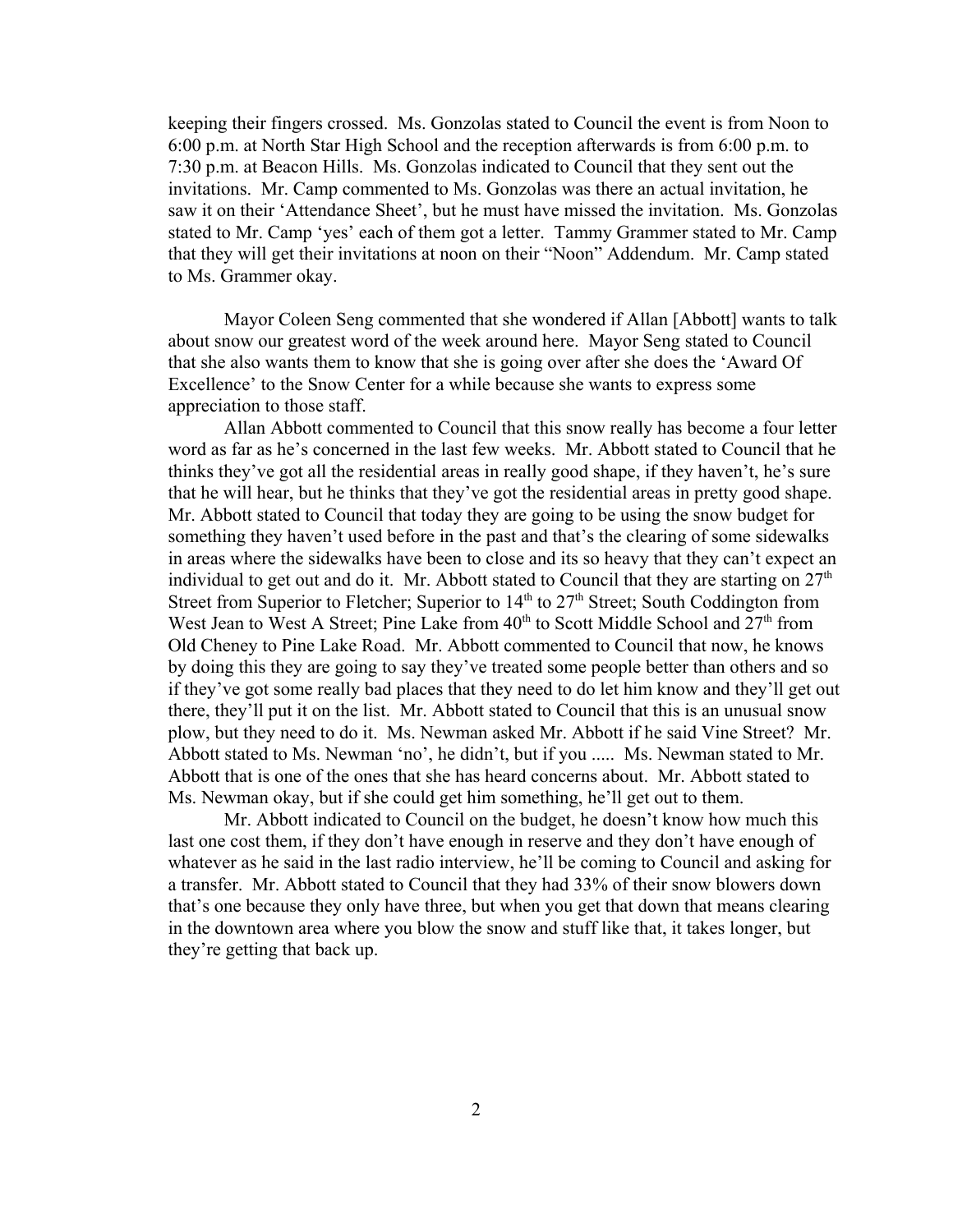Mr. Abbott stated to Mr. Camp that he sent them all a note, he got your answer back regarding Mr. Van Valkenburg's request to look into plowing streets with garbage trucks. Mr. Abbott stated to Mr. Camp that he's got a call into a couple of the cities that have it, but he has not gotten replies or put together a little report and commented that as he said he's not recommending it, but if it works, it works. Mr. Abbott stated that's a little bit different here with private contractors for the garbage trucks and the fact that sometimes they've got two different companies in with people on opposite sides of the street, but they'll see what comes out of that. Mr. Camp stated to Mr. Abbott that when he E-Mailed him back this morning, he suggested talking to their local waste haulers association and get their input and they need to respond. Mr. Abbott stated to Mr. Camp 'right', they really haven't done any of that yet, he wanted to first find out-how did it work or did it work before he goes in to deep of things.

Mr. Abbott stated to Council that basically the next worry is when this starts to melt where is the water going to go because they've got most of the inlets blocked, so they're going to have to get out and get the inlets cleared, even though its not snowing, it's still a problem. Mr. Abbott stated to Council the last thing that the snow hit and he'll take the blame for this because he believes the forecasts got him in trouble a lot of times is that the two-way street on Antelope Valley because of the weather, they were postponing in changing that until after the wrestling tournament. Mr. Abbott stated to Council so they will be delaying the redoing of that and they've got a news release going out about it and so that's really the weather report at this time.

Ms. McRoy stated to Allan [Abbott] what about the line-of-sight problems on intersections and corners where the snow is piled up from probably the private lots, but she's noticed quite a few where you really can't see around that. Mr. Abbott stated to Ms. McRoy that they'll have to be getting out there to doing that, but in the meantime, he thinks what they've got to do is if you're in those areas be really careful. Mr. Abbott commented that some of them are getting pretty high and of course it's the same thing when you're backing out of your driveways, its up high enough that you can't see. Mr. Abbott stated to Council that they're going to go out and do this and of course that's going to hit the snow budget, but he doesn't think that they've got any choice. Ms. Mc.Roy stated to Mr. Abbott the other concern that she has is people pushing snow from private parking lots onto the public right-of-ways because there's an alley in Havelock where they cleaned the parking lot, beautifully, but its blocking an alley and an entrance to another parking lot. Mr. Abbott commented to Ms. McRoy that's not only not nice, it is illegal, they're supposed to be out taking care of that, but again its going to be difficult, unless you see them put it there and that's Chief Casady's area. Mr. Abbott commented that he hopes they're done with major snow storms this year, there's a lot of people that are losing their patience, either on the side of the citizen who's calling and upset that they haven't been there. But, when you've got 18 districts with four pieces of equipment per district, you just can't get everybody's street first no matter how hard you try and when you do go by them they complain. Mr. Abbott stated to Council that they had two calls come in a row and one they plowed the street to often that they were tried of shoveling themselves out and the next call was why don't you come out and plow the street, so it has been a rough last few weeks and everything. Ms. Newman stated to Mr. Abbott in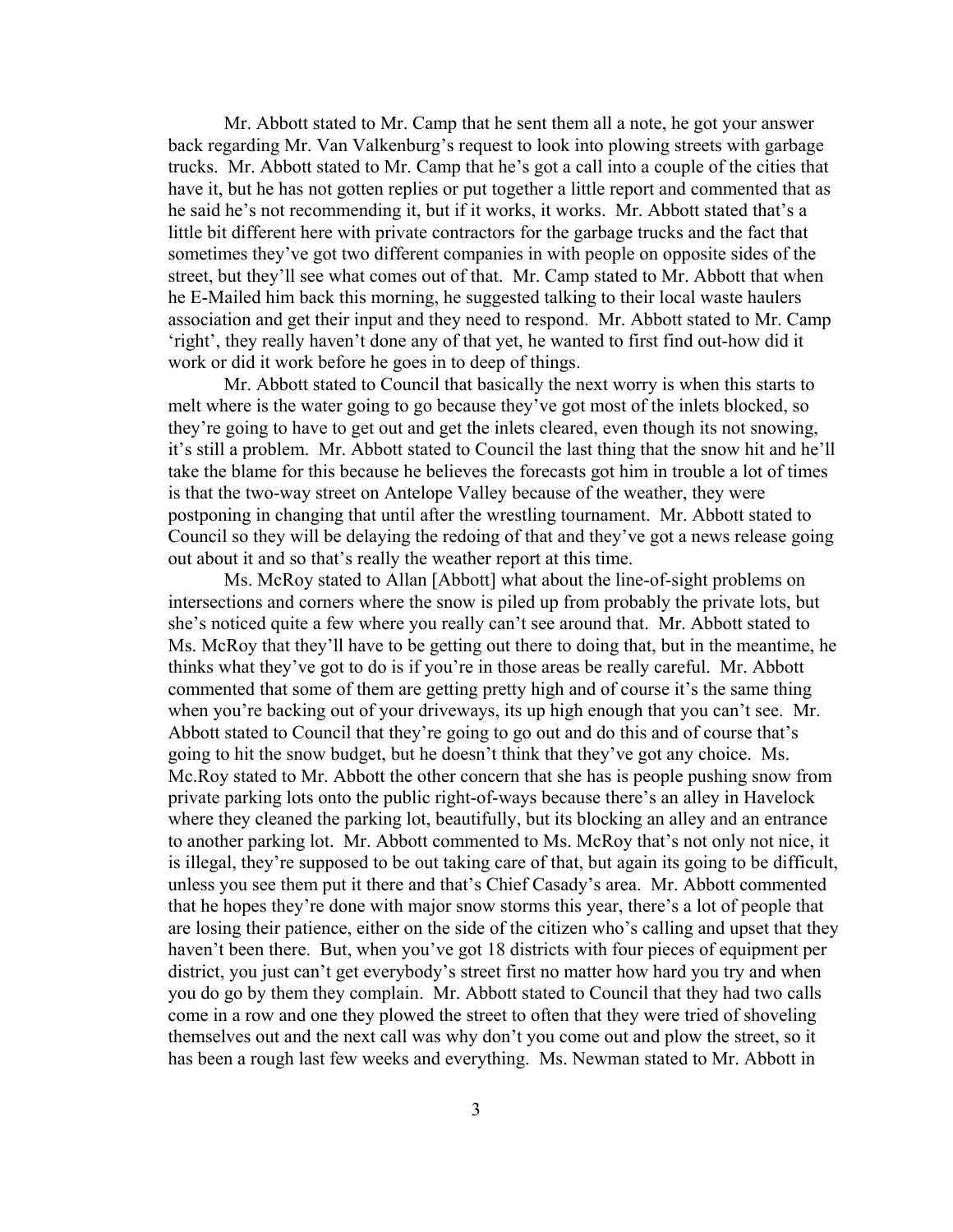response to that, one of the complaints that she got that she didn't pass on to him, although, it was the same neighborhood as one of the ones that she did, he had complained. Ms. Newman stated to Mr. Abbott that he wrote her back this morning with ... 'all is well, hopefully, I can go another 30 years of living in this great State without complaining, last week I think my back was talking more than my brain, I was just getting tried of shoveling and pushing my neighbors out, the people doing all the plowing are doing a great job, please let them know that'. So, she told him that she would pass it on and she thinks that they are going to get a lot of those after all is said and done.

Mr. Camp stated to Allan [Abbott] that he has three quick things. Mr. Camp stated to Mr. Abbott that Roger did the press conference last week and there was something in the release that said about \$3.7 million they started out with in the budget and he thought it was \$1.7 million. Mr. Abbott stated to Mr. Camp that they had a \$2.2 million dollar budget and \$1.4 million dollar carry over that amounted to around \$3.6 million. Mr. Abbott stated to Mr. Camp the last time, he checked they had a total of \$1.6 million left, but now that was before this last storm, so that's obviously going to go down, so they'll have to see where they are at. Mr. Camp asked Mr. Abbott if that's out of the \$2.2 million or the \$3.6 million. Mr. Abbott stated to Mr. Camp that's out of the \$3.6 million. Mr. Camp stated to Mr. Abbott okay. Mr. Camp commented to Mr. Abbott so they've spent over \$2 million already on snow removal. Mr. Abbott commented to Mr. Camp that he would not be surprised.

Mr. Camp stated to Allan Abbott that the Haymarket people were happy [inaudible]. Mr. Camp stated that DLA or Haymarket called him up and asked him with the Friday night activity could it been done [inaudible], they appreciate it. Mr. Camp commented to Mr. Abbott that he doesn't know how much of his department watches, but if there are other events in the City going on in the future, if they could think about those. Mr. Abbott stated to Mr. Camp if they let them know, they could try. Mr. Camp indicated to Mr. Abbott that he appreciates him doing that, though.

 Mr. Camp stated to Allan Abbott that he had a similar situation as Patte's, a woman was calling him and her cul-de-sac hadn't been done and [inaudible] that some how between when she first saw it and got home and called him your crew came around and they got it. Mr. Abbott stated to Mr. Camp 'yes'. Mr. Abbott stated to Jonathan [Cook] that in the Sheridan area and stuff they got irate calls from a couple of people saying that they weren't plowing towards the median, they were plowing towards the driveways and they had to dig it out. Mr. Abbott stated to Mr. Cook that he did call back and say if there's a median switch the direction of your blades and push it towards the median, if you can help and he got a thing in today, saying 'thank-you' for turning the plows, we couldn't believe they did it. Mr. Camp 'thanked' Allan Abbott.

- 1. Washington Report January 30, 2004. NO COMMENTS
- 2. NEWS RELEASE RE: Town Hall And CIP Open House Postponed. NO COMMENTS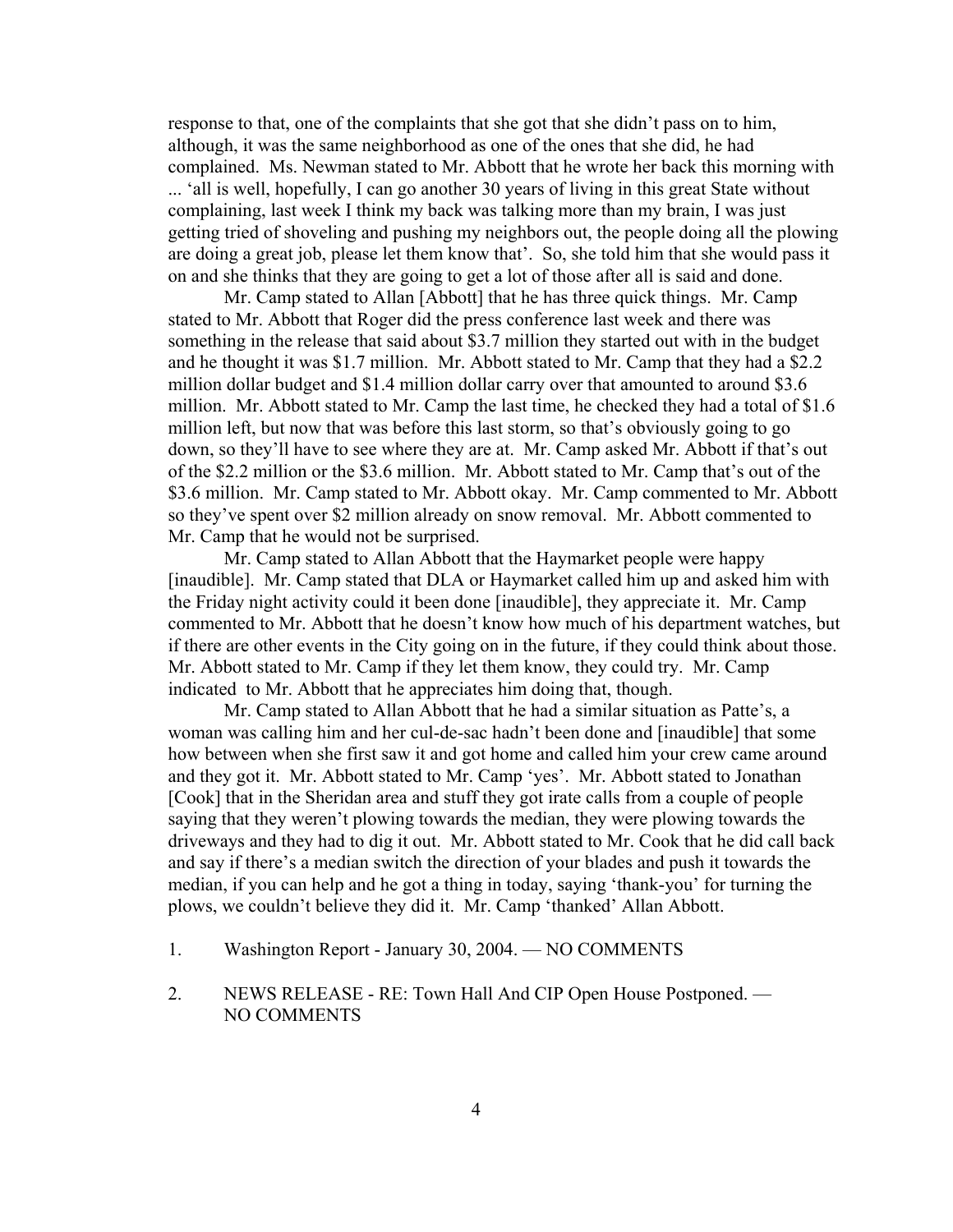- 3. NEWS RELEASE RE: Snow Emergency Continues Until 6:00 p.m.; Reminder Issued On Snow Removal. — NO COMMENTS
- 4. NEWS ADVISORY Mayor Seng will Announce Traffic Changes Occurring soon to Accommodate Antelope Valley Project Construction - News Conference at 1:30 p.m. Tuesday, February 3, Room W183 -1<sup>st</sup> Floor of Nebraska Hall at UN-L..(Council Staff e-mailed the information to Council Members Tuesday a.m.). — NO COMMENTS
- 5. NEWS RELEASE City Prepares for More Snow. NO COMMENTS
- 6. NEWS RELEASE Antelope Valley Construction to Shift Traffic Patterns on  $16<sup>th</sup>$ & 17th Streets. — NO COMMENTS
- 7. NEWS RELEASE RE: Snow Emergency Planned For Thursday Morning. NO COMMENTS
- 8. NEWS RELEASE RE: Snow Emergency Lifted Residential Streets To Be Plowed Starting Tomorrow. — NO COMMENTS
- 9. NEWS RELEASE RE: 3:30 News Conference Today At The City Council Chambers - Motorists Urged Not To Park On Major Arterials. — NO COMMENTS

# **II. CITY CLERK**

City Clerk Joan Ross stated to Council that on their Agenda for Items 1 & 2 [Application of Ramos Pizza Inc. dba Ramos Pizza Pub Busters BBQ for a Class I (spirits, wine, beer, on-sale) liquor license at  $2435$  S.  $48<sup>th</sup>$  Street; and Manager application of Lawrence L. Lind for Ramos Pizza, Inc. dba Ramos Pizza Pub Busters at 2435 S. 48<sup>th</sup> Street] she will call these two items together because they're liquor related.

City Clerk Joan Ross stated to Council that in regards to Items 4 & 8 [Change of Zone 3430-Application of Ridge Development Co. and Superior Point Partners for a change of zone from R-3 Residential and B-2 Planned Neighborhood Business to B-5 Planned Regional Business on property generally located at N. 27<sup>th</sup> Street and Folkways Boulevard; and Use Permit 57D-Application of Ridge Development Company and Superior Point Partners to amend Lincoln Crossings use permit to increase the boundary and floor area, and to modify the required front yard setback along Folkways Blvd. and the setback from the residential district, on property generally located at N.  $27<sup>th</sup>$  Street and Folkways Blvd.] she will call these two items together for the Public Hearing.

City Clerk Joan Ross stated to Council that she handed out to them the 'Miscellaneous Referral Sheet' and she thinks that's all she has for them today.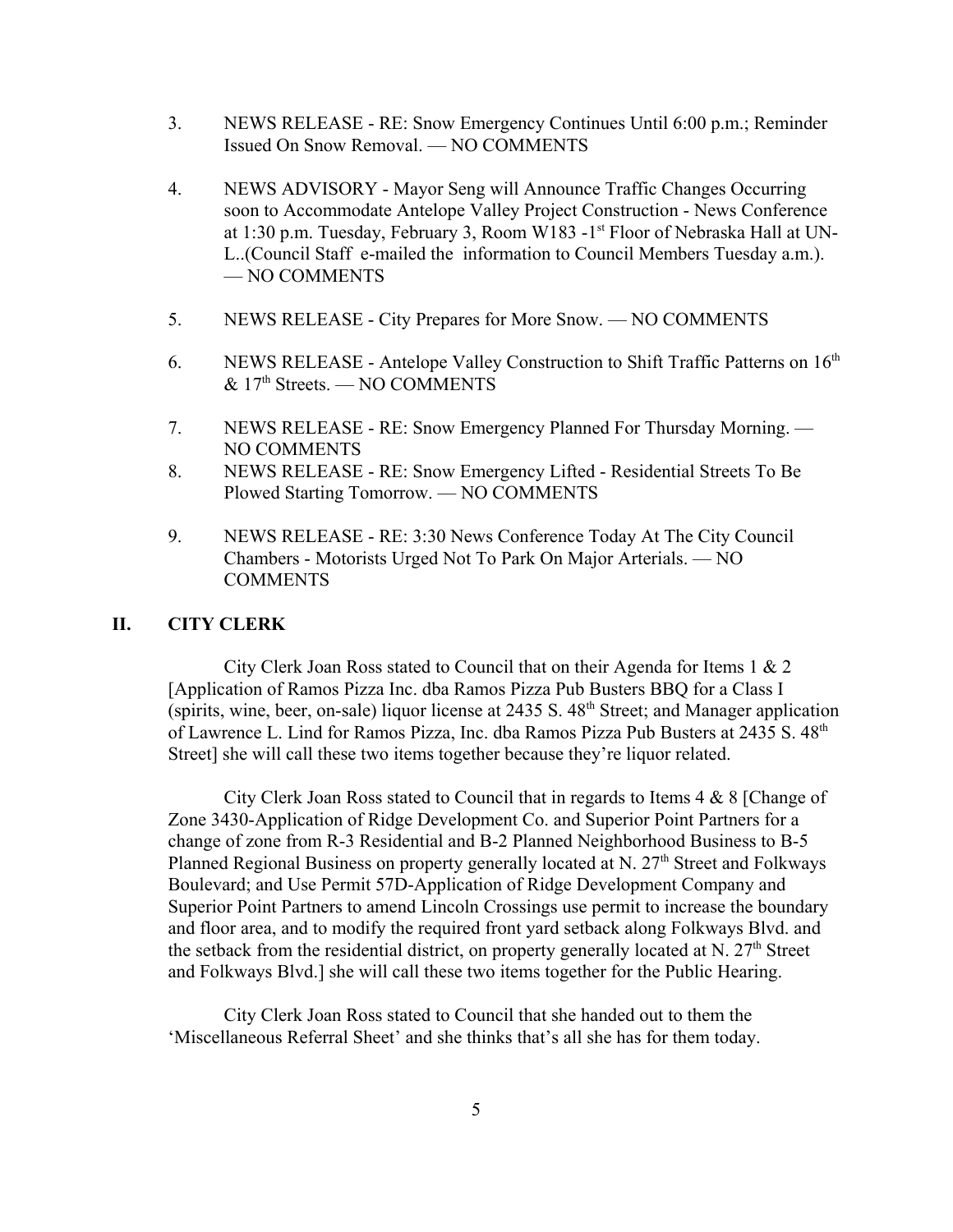### **III. CORRESPONDENCE**

#### **A. COUNCIL REQUESTS**

#### **TERRY WERNER**

- 1. OUTSTANDING Request to **Law Department** RE: What can 9-11's role be in providing victims information as to where an AED might be located and how to use it? (RFI#114 - 10/17/03). — NO COMMENTS - TERRY WERNER ABSENT
- 2. OUTSTANDING Request to **Jack Moors, City Lobbyist** RE: Support a requirement to have vendors of AEDs included in the registry (RFI#115 - 10/17/03). — NO COMMENTS - TERRY WERNER ABSENT
- 3. RFI #123 Request to **Chief Spadt of the Fire Department** Questions RE: IAFF Staffing Rules For Safe Operation of Fire Engines (RFI #123 - Sent 02/03/04). — NO COMMENTS - TERRY WERNER ABSENT

# **B. DIRECTORS AND DEPARTMENT HEADS**

# **HEALTH DEPARTMENT**

1. NEWS RELEASE - RE: Lincoln-Lancaster County Environmental Awards Seeking Nominations. — NO COMMENTS

# **PLANNING**

- 1. Letter from Tom Cajka to Lyle Loth, ESP RE: Dolezal 1<sup>st</sup> Addition Final Plat #00013. — NO COMMENTS
- 2. Letter from Tom Cajka to Michael Johnson, Olsson Associates RE: Wilderness Ridge  $10<sup>th</sup>$  Addition Final Plat #03070. — NO COMMENTS

# **PUBLIC WORKS & UTILITIES DEPARTMENT**

1. Response Letter from Roger Figard to Gary Bollinger, Union College - RE: Discussing changes to  $48<sup>th</sup>$  Street during the upcoming rehabilitation project. — NO COMMENTS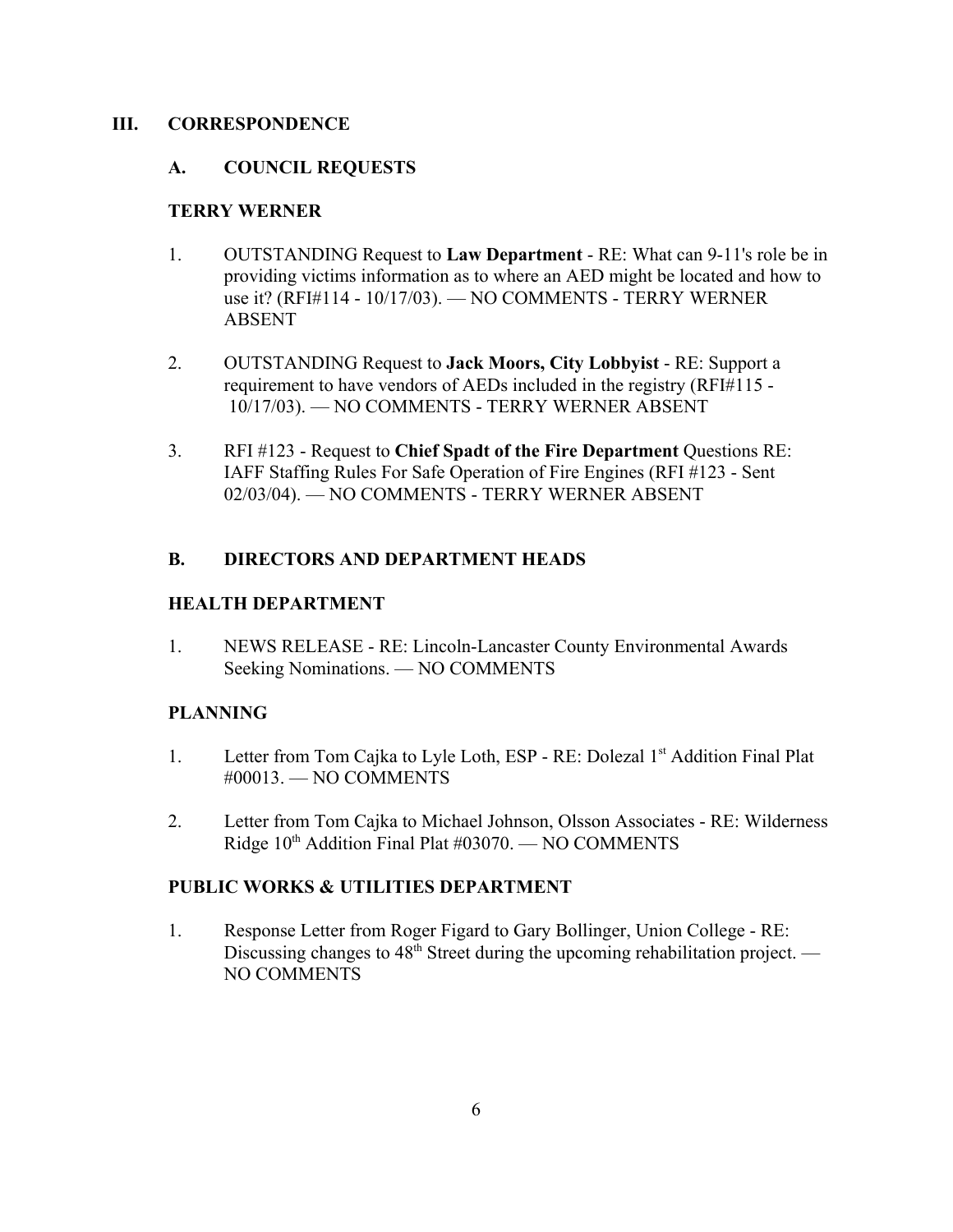# **URBAN DEVELOPMENT - Real Estate Division**

1. Memo from Clint Thomas RE: Vacation of Whitewater Lane adjacent to Lots 26- 28, Stone Bridge Creek - 2nd Addition. — NO COMMENTS

# **C. MISCELLANEOUS**

- 1. 3 E-Mail's from Joseph W. Cherner RE: Maryland to Hold Hearing on Smoke-free Workplace Bill; Burlington (VT) to Vote on Smoke-free Workplaces; and Burlington (VT) Votes 12-0 to Go Smoke-free - (See E-Mail's). — NO COMMENTS
- 2. Report from St. Elizabeth Regional Medical Center RE: St. Elizabeth's contributions to the health and welfare of our community over the past year. (Council Members received their copies in the 02-05-04 Packet - Copy on File in Council Office). — NO COMMENTS
- 3. E-Mail from Jim Shuey RE: Snow Removal? NO COMMENTS
- 4. E-Mail from Jayne Sebby RE: Today's City Council Agenda Item No. 04R-18. — Mr. Camp asked Bruce Dart if he would take a look at this E-Mail because as he reads it or understands it, it sounded like she may of had a few facts ... Bruce Dart stated to Mr. Camp that they have been dealing with Jayne's issue for quite a while and they've actually talk to her quite often. Mr. Camp stated to Mr. Dart okay. Mr. Dart stated to Mr. Camp that he has a copy of the E-Mail and they will respond to her. Mr. Camp stated to Mr. Dart okay. Mr. Camp stated to Mr. Dart if he's not mistaken there were a couple of details in there that might not be correct. Mr. Dart commented to Mr. Camp 'yes'. Mr. Camp stated to Mr. Dart that they just want to at least have things correct in that regard.
- 5. E-Mail from Starlet Borecky RE: Snow Removal. NO COMMENTS

# **IV. DIRECTORS - NO FURTHER COMMENTS**

# **V. CITY COUNCIL MEMBERS**

# **PATTE NEWMAN - NO COMMENTS**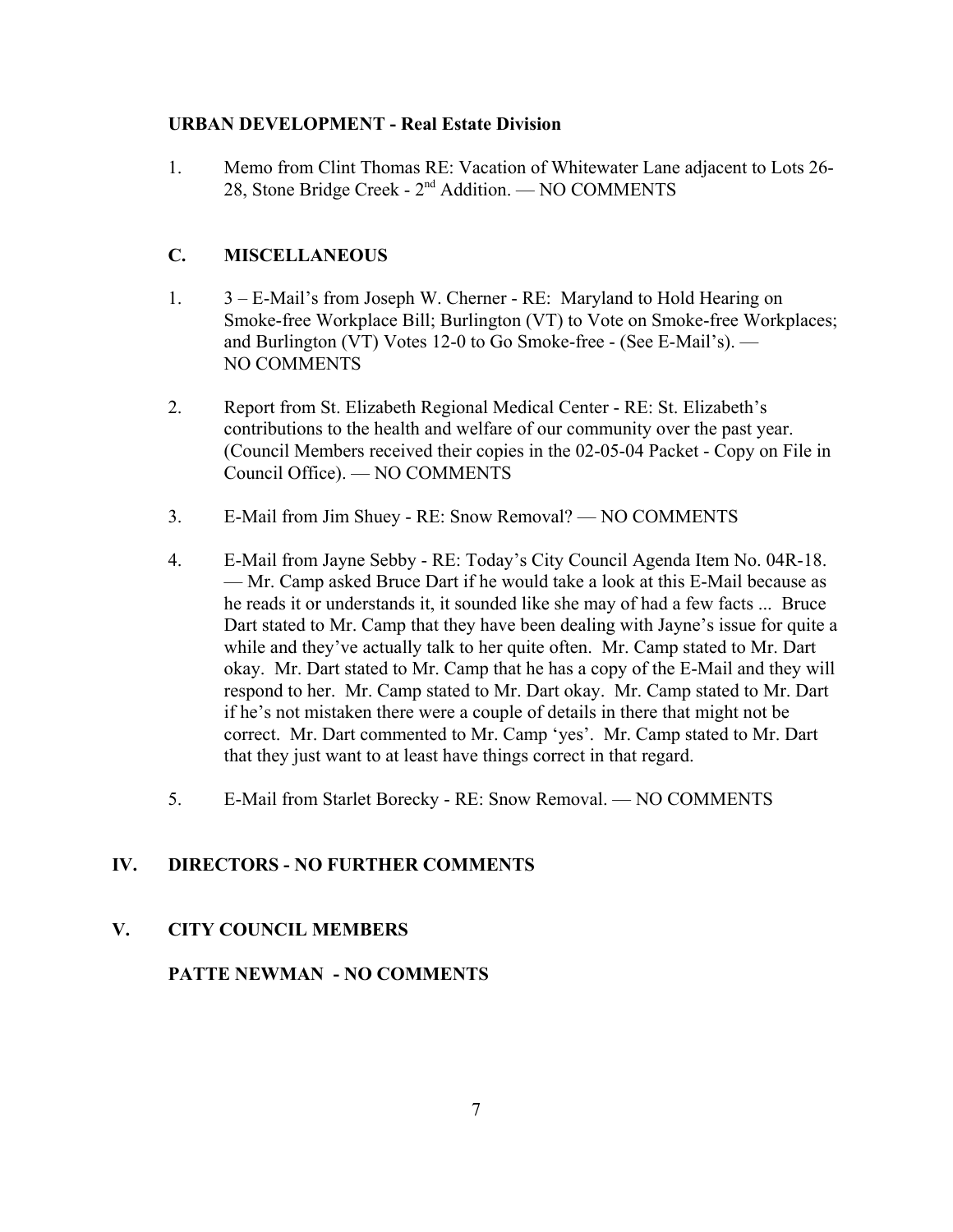# **JONATHAN COOK**

Mr. Cook stated that he would like to talk to Allan [Abbott] after the Directors' Meeting today.

#### **GLENN FRIENDT - ABSENT**

#### **JON CAMP**

Mr. Camp stated to Don Taute that he would like to see him after the Directors' Meeting today.

#### **TERRY WERNER - ABSENT**

#### **ANNETTE McROY - NO COMMENTS**

#### **KEN SVOBODA - NO COMMENTS**

Mr. Camp adjourned the Directors' Meeting at this time. - (Approximately at 11:22 a.m.)

# **ADDENDUM - (For February 9th)**

#### **I. MAYOR**

- 1. NEWS RELEASE RE: Residents Asked To Voluntarily Move Vehicles Off Streets. — NO COMMENTS
- 2. NEWS RELEASE RE: South 14th Scheduled To Close This Weekend For Installation Of Pedestrian Bridge. — NO COMMENTS

# **II. CITY CLERK - NONE**

#### **III. CORRESPONDENCE**

#### **A. COUNCIL REQUESTS**

#### **JON CAMP**

1. E-Mail from Jon Camp to Allan Abbott - RE: Snow Removal. — Allan Abbott mentioned this E-Mail to Mr. Camp during his comments to Council under "I. Mayor". (See that discussion)